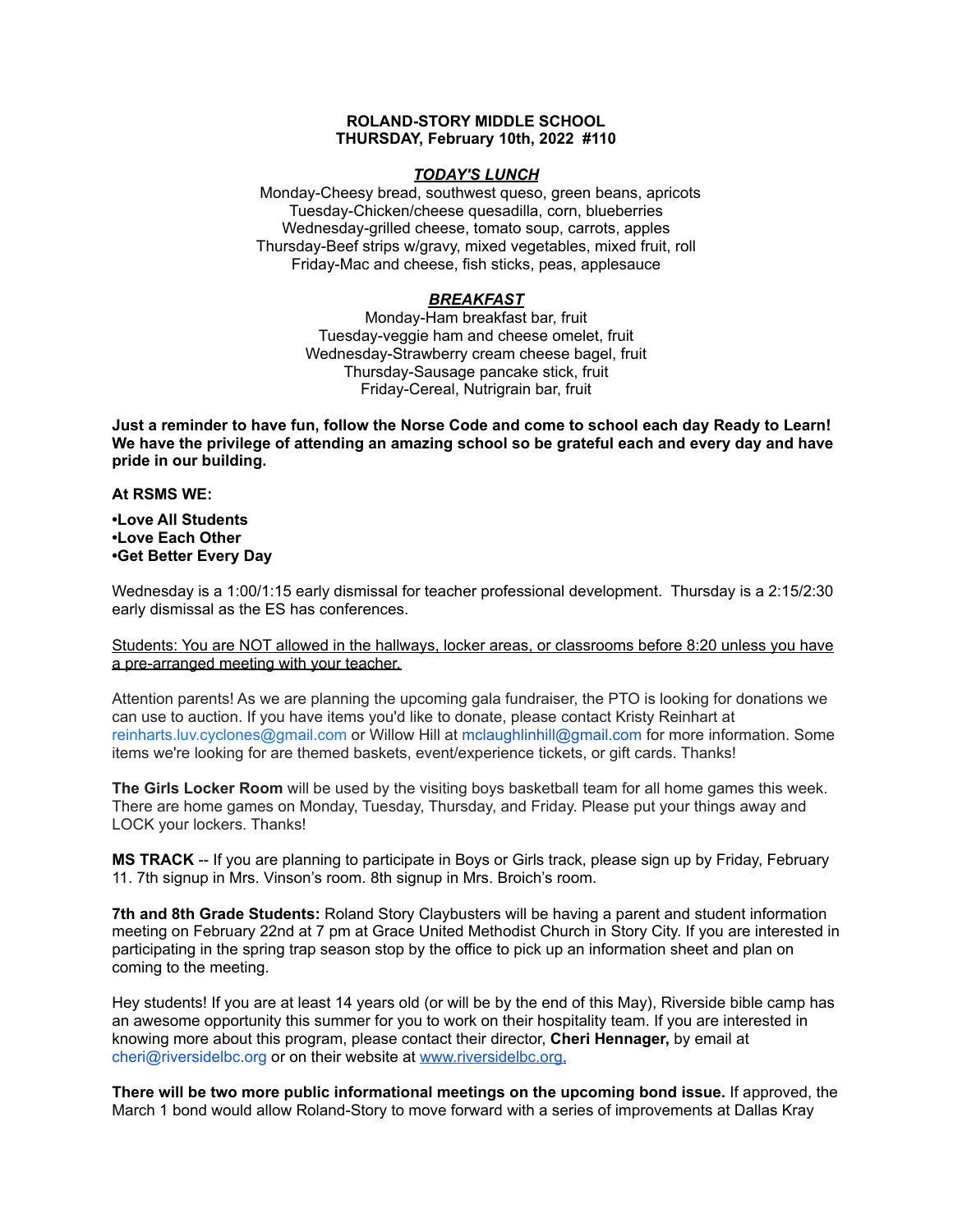Track & Kerry Van Winkle Field and our surrounding athletic complex facilities. Meetings are Tuesday, February 15 at 7pm at the High School library; and Monday, February 28 at 7pm at the Middle School library. Attendees will have opportunities to ask questions and provide feedback. Learn more: [https://www.rolandstorybond.org](https://www.rolandstorybond.org/?fbclid=IwAR3AJHhy8S8KvQsof-Z44UTrIBXDkOZFSdMyUXMovrg0bH3FkvkTprNkFuM)

**Parks & Rec Spring Programs -** [Register](https://apm.activecommunities.com/cityofstorycity/Activity_Search) Now - Deadline February 11th. **Soccer** (4 y/o-6th grade) 3rd-6th March 29th-May 12<sup>th</sup> Tuesday & Thursday 5:30 Practices/Games, 3rd-6th will have to travel to Ames for games. **Fees:** \$40

**Students-**as the weather gets colder please bring the appropriate clothing for outdoor recess. We will go out for recess unless the weather is colder than 5 degrees. We ask that you wear your coats to lunch.

**7 th and 8 th Grade Roland Rural Bus Room** please report to Mrs. Wilkinson's room at 3:30.

**Summer 2022 Girls Softball Registration:** Registration dates for 1st-6th grade are January 9-February 11. 3rd-6th grade will start practice after spring break. 5th/6th grades will play Tuesday/Thursday, games April 18-June 10. Please plan to be available the week of June 13-17 for tournament week; all-star week is June 20-June 26. Fees for 3rd-6th grade are \$105. Skills night is early March, date TBD. Ames pre-season spring ball TBD. Coaches are needed! All teams will require 3 per team. If interested please add information to the registration form. Link to Register: Please make sure to read all information in th[e](https://rolandyouthsports.com/summer-2022-softball-registration-form/) [registration](https://rolandyouthsports.com/summer-2022-softball-registration-form/) form. You can also find the link at [rolandyouthsports.com](http://rolandyouthsports.com/).

**Reminder to all students attending middle school and high school events:** Please come to watch the event and NOT be running around. Remember to demonstrate the Norse Code positively cheering for both teams.

#### **RSMS to offer "Skip the Trip" Iowa DOT instruction permit knowledge tests**

Do you have a student who is ready to take the operator knowledge test to get an Iowa instruction permit to drive? RSMS is now offering the test right here at school as part of the Iowa Department of Transportation's "Skip the Trip" program. In partnering with the Iowa DOT, RSMS can save families time, cost, and the hassle of making a trip to a driver's license service center for testing. Students will be able to take the web-based test in a more familiar environment that works to reduce test anxiety and increase success rates. Tests are overseen by trained school staff to assure the integrity of test results. To be eligible to take the remote knowledge test, your student must be age 14 or older and not currently hold an Iowa instruction permit. Students that have turned 14 prior to the testing date must sign up in the office and have permission given from their parent by either email or phone. Students will have the opportunity to test on the second Tuesday of each month. "Skip the Trip" allows students to take their initial test at school as the first step in getting your student to be a confident driver. Once a student has successfully passed the test, the student will receive an email verifying a successful test. The student brings a copy of the email to the driver's license service center along with the other required documentation that will prove their identity to be issued their instruction permit. Service center staff will verify passing test result emails with Iowa DOT records. Visit [www.iowadot.gov/mvd/realid/success.asp](http://www.iowadot.gov/mvd/realid/success.asp) to determine what documentation to bring with you to receive your student's permit. To prepare for a successful knowledge test, students should study the Iowa Driver's Manual and online practice test, both available at: <https://iowadot.gov/mvd/driverslicense/manuals-and-practice-tests>.

#### **Quote of the Week:**

**"Life's most persistent and urgent question is: What are you doing for others?" Dr. Martin Luther King Jr.**

**R-S MS PRACTICE / SHUTTLE SCHEDULE BOYS BASKETBALL February 7 - 11**

**SHUTTLE @ 5:45 P.M. / 1:15 Early Dismissal @ 3:30**